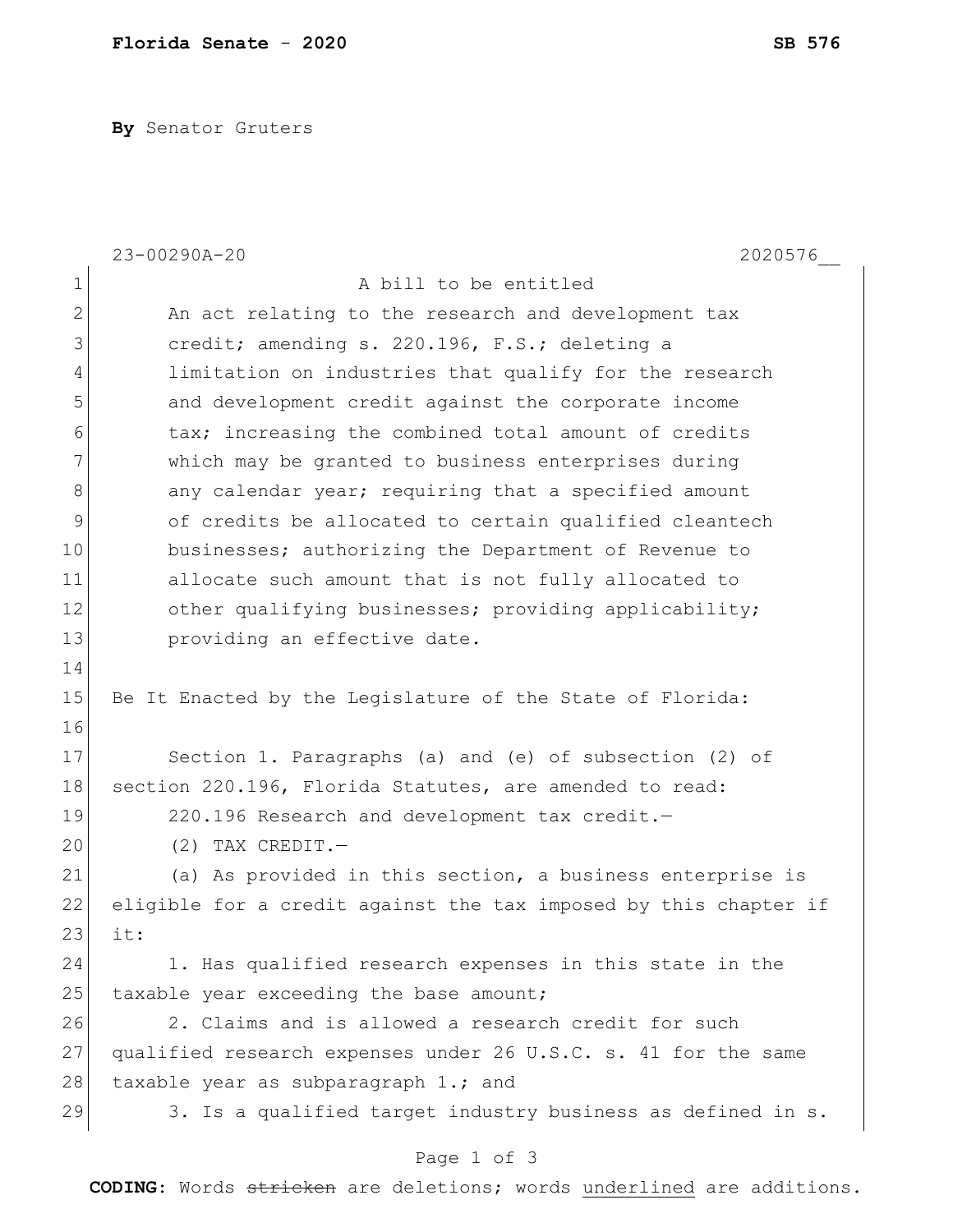23-00290A-20 2020576\_\_  $30$  288.106(2)(n).  $\Theta$ nly qualified target industry businesses in the  $31$  manufacturing, life sciences, information technology, aviation 32 and aerospace, homeland security and defense, cloud information 33 technology, marine sciences, materials science, and 34 nanotechnology industries may qualify for a tax credit under  $35$  this section. A business applying for a credit pursuant to this 36 section shall include a letter from the Department of Economic 37 Opportunity certifying whether the business meets the 38 requirements of this subparagraph with its application for 39 credit. The Department of Economic Opportunity shall provide 40 such a letter upon receiving a request. 41 (e) The combined total amount of tax credits which may be 42 granted to all business enterprises under this section during 43 any calendar year is \$50 \$9 million<del>, except that the total</del> 44 amount that may be awarded in the 2018 calendar year is \$16.5 45 million. The first \$10 million must be allocated to qualified 46 businesses in the cleantech industry as certified by the 47 Department of Economic Opportunity. If such amount is not fully 48 allocated to qualified cleantech businesses, the department may 49 allocate the remainder to any qualifying business certified by 50 the Department of Economic Opportunity. Applications may be 51 filed with the department on or after March 20 and before March 52 27 for qualified research expenses incurred within the preceding 53 calendar year. If the total credits for all applicants exceed

54 the maximum amount allowed under this paragraph, the credits 55 shall be allocated on a prorated basis.

56 Section 2. The amendment made by this act to s. 220.196, 57 Florida Statutes, first applies to the 2020 allocation of tax 58 credits for expenses incurred in calendar year 2019.

## Page 2 of 3

**CODING**: Words stricken are deletions; words underlined are additions.